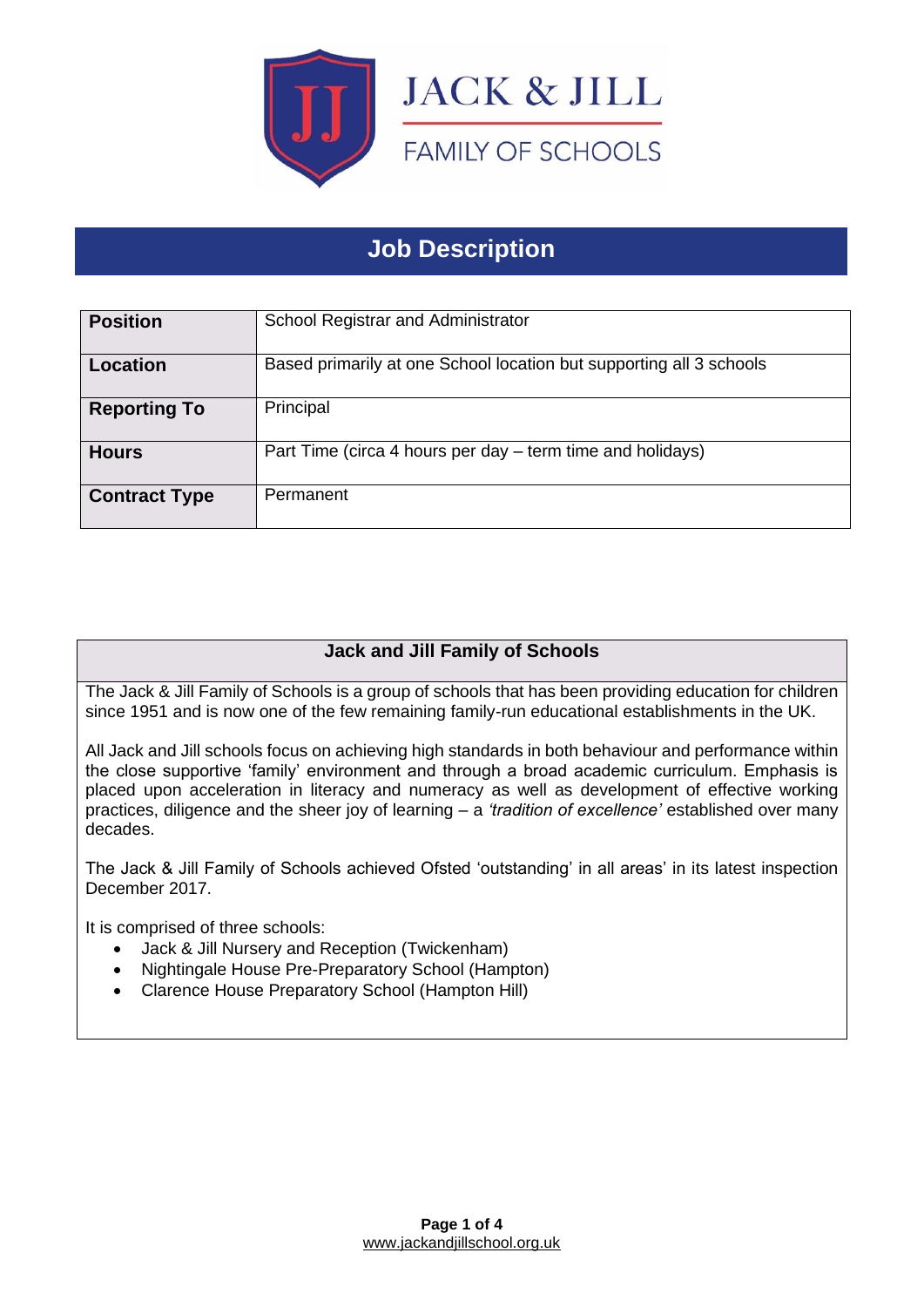# **Safeguarding**

The Jack & Jill Family of Schools is committed to safeguarding and promoting the welfare of all stakeholders. To meet this responsibility, we follow a rigorous selection process. All successful candidates will be subject to an enhanced Disclosure and Barring Service check.

#### **Structure Chart**

Principal !

# School Registrar/Administrator

#### **Purpose of Role**

To manage the smooth running of the admissions process for new families joining the Family of Schools and provide effective administrative support to the Family of Schools to ensure the effective operation of the school office throughout the year.

#### *Job Content*

*This job description may be amended at any time following discussion between the line manager and the member of staff to meet the requirements of the Family of Schools*

#### **SPECIFIC RESPONSIBILITIES**

#### **REGISTRAR**

#### **Admissions Process**

- Responsibility for managing the admissions process in an effective and efficient manner, from initial contact to pupil entry, with all associated administration.
- Be the primary point of contact for all admission enquiries, ensuring excellent communication throughout.
- Ensure all enquiries are logged, following up initial contacts regularly, thereby making prospective parents feel welcome and part of the School.
- Manage prospective pupil/parent visits to the School, welcoming visitors, arranging and conducting tours as required.
- Ensure offer and new starter information packs, including home visit invitations & schedules for Nursery and Reception entrants, are prepared for new pupils in good time and that they have access to relevant management information systems.
- Request references, including safeguarding information, for all pupils joining the school and action as necessary.
- Complete the admission process for all pupils new to the School, ensuring all necessary information is received and processes in good time.
- Inform the heads of schools of new pupils joining their year groups.

#### **Record Keeping**

- Collate and maintain the admissions database, maintaining an accurate record of vacancies at different points of entry throughout the School.
- Report on accurate on-roll numbers and projected figures to the Principal
- Ensure all statutory forms and submissions are completed on time (e.g. deregistration submissions, admissions register) in accordance with statutory regulations and the necessary processes are followed and within Data Protection requirements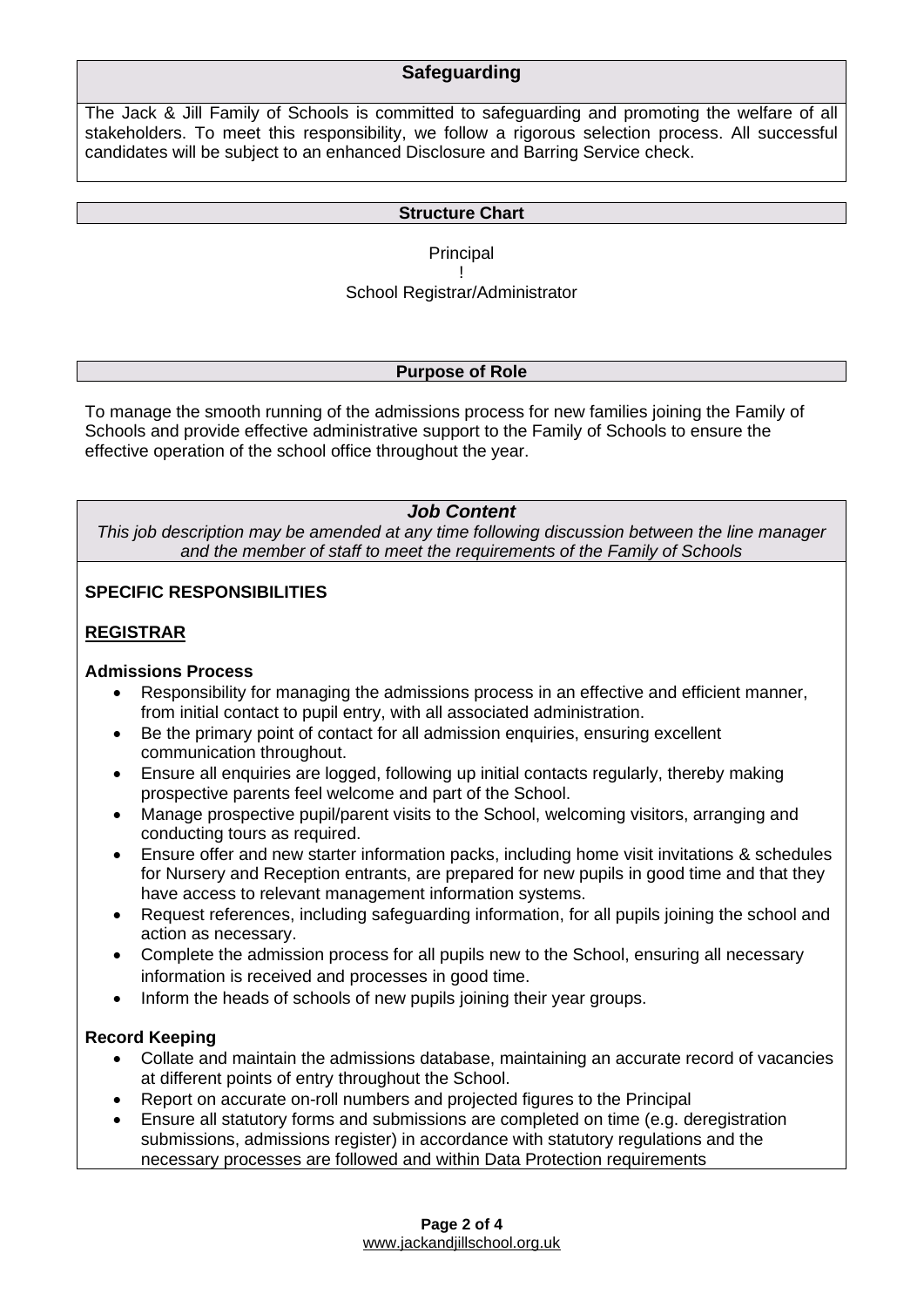- Ensure all computer-based and manual filing systems and tracking data are maintained and up to date.
- Provide pupil data for completion of Department of Education School Annual Census.

#### **Policies**

• Responsible for review and compliance of the Early Education Funding and Admissions Policies

#### **Admissions Events**

• Organise and attend admissions events as e.g. Open Mornings, Assessment Days including all prior planning, issue of invitations and administration of these events in close collaboration with the Communications Manager and heads of schools.

#### **Continuous Improvement**

- Maintain sound up-to-date knowledge of the education system and Early Education Funding contractual requirements
- Investigate ways the admissions processes could be enhanced and more efficient so that all prospective parents have a positive experience that reflects the ethos of the School.

#### **GENERAL ADMINISTRATION**

- To provide general administrative support to the Principal and Deputy Principal
- To provide administration support as required to other School locations.
- To provide administrative cover for the Family of Schools during the holidays including answering all general enquiries.
- Work closely with the Communications Manager on marketing campaigns and information to be sent to parents
- Development and maintenance of office systems and procedures, ensuring good practice.
- As required, to work with colleagues in the Jack & Jill Family of Schools on tasks and projects which pertain to all three schools in the family.

### **SAFEGUARDING**

The job holder has due regard for safeguarding and promoting the welfare of the children and will be required to follow the child protection procedures outlined in the School's Safeguarding Policy.

# **OTHER DUTIES**

Other duties at an appropriate level may be required. Whilst every effort has been made to explain the main duties and responsibilities of the role, there may be other duties to ensure the success of the school.